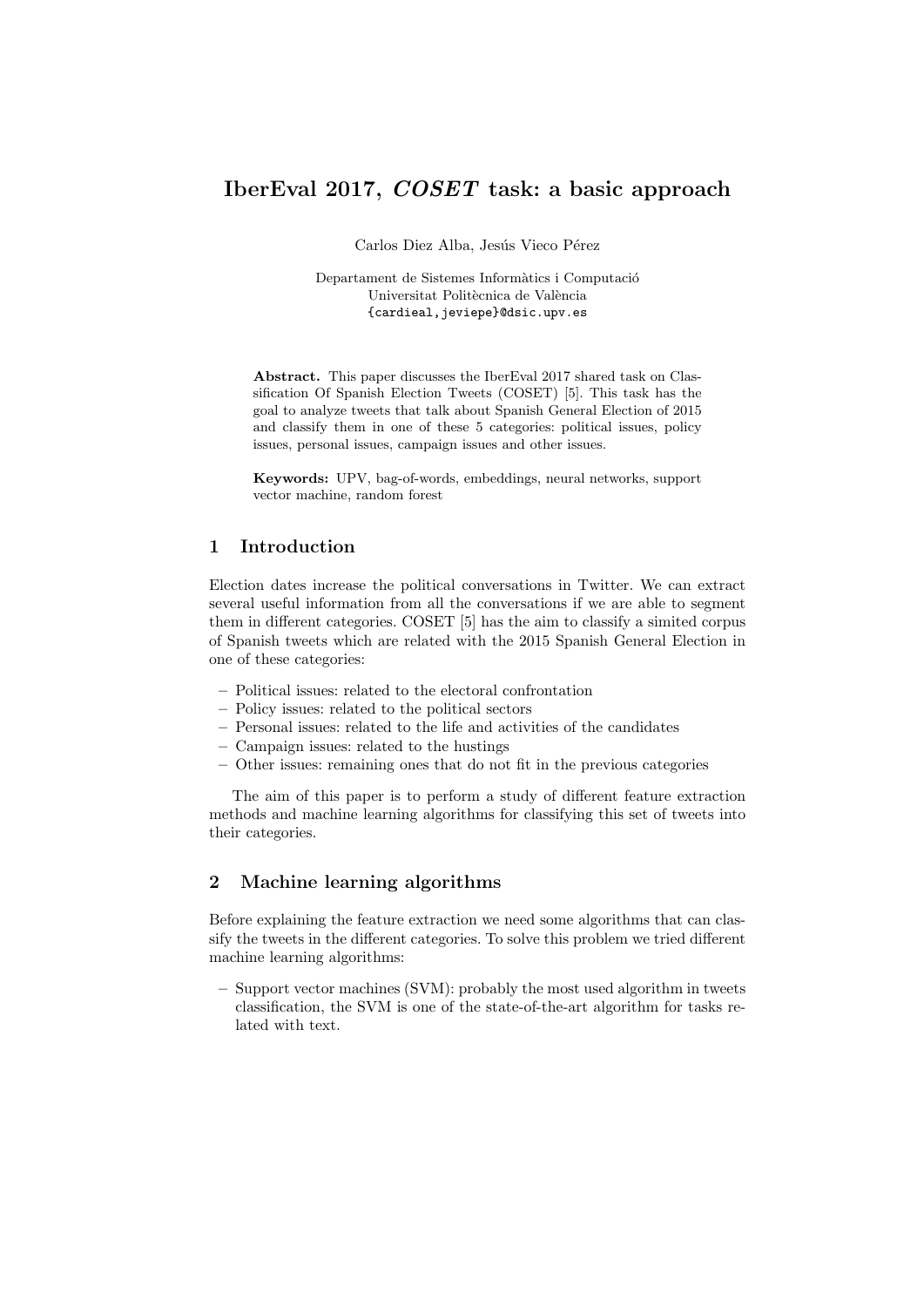- Random forest (RF): this algorithm is not usually employed for a text task but we decided to use it because we have possibilities of overfitting with the size of the corpus and the random forest prevents that.
- Neural network (NN): currently the most used machine learning algorithm due to its flexibility. We used both multilayer perceptron and long short term memory (LSTM) [6] networks.

We used support vector and random forest from scikit learn [14]. Neural networks are programmed using Keras [3] and Theano [20].

## 3 Feature extraction

For this task we have a list of characters for every tweet but we can not feed a machine learning algorithm with a list of characters: before it we have to extract features for every tweet. We try three different methods of feature extraction. All of them need a previous preprocessing:

- Tokenization: we split every tweet in a list of tokens like words, URL links, punctuation marks, etc.
- Cleaning: we remove all URL links, emoticons and some other special characters.

### 3.1 N-gram

The n-gram idea is based on grouping the tokens in groups of n. We create a model based on the idea of bag of words but using the n-gram themselves [13], so we get a vector with the number of different n-grams as size and the number of times a n-gram appears in the tweets as a feature.

### 3.2 Tf-idf

Another approach is using the Term Frequency Inverse Document Frequency (tf-idf) to generate vectors for every tweet with the tweets tokenized and clean, despite of getting the n-gram model. It is similar to the previous one but we have a probability of a word in every feature related with the importance of a word in a tweet instead of getting a count in every feature. This method is used in some experiments like [10] and [7].

#### 3.3 Vector representations of words: Embeddings

The third feature extraction method is the proposed one [12]. The features extracted by this method are called embeddings and we can found several recent papers where the embeddings are combined whit neural networks and get stateof-the-art results [19]. The main idea is to obtain a vector representation for every word learning it in an unsupervised way of a set of sentences.

To train this embedding we will use the Gensim [15] software. Due to this model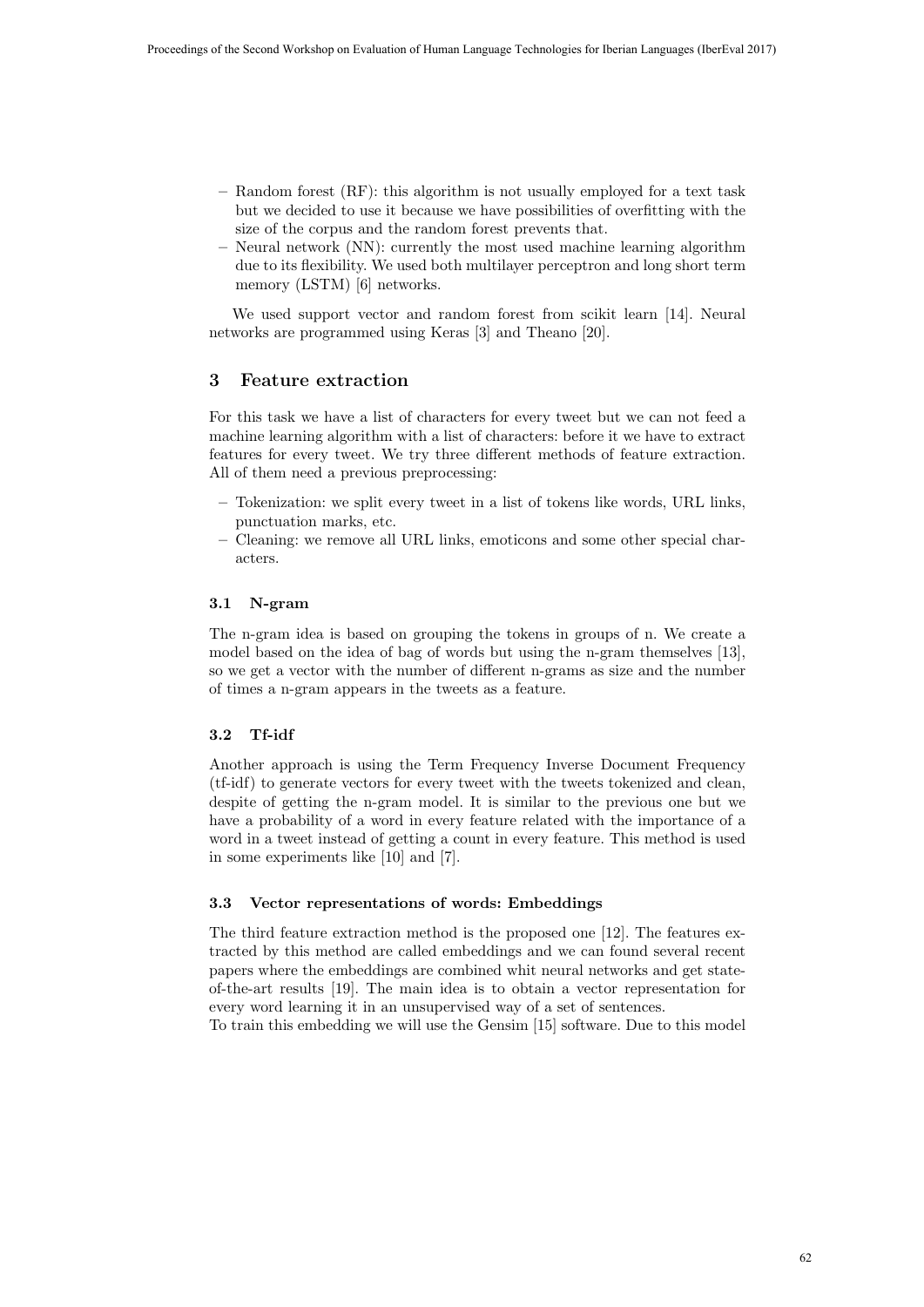needs many tweets to train and we have less than 3000, we used a bigger set of tweets provided by the UPV researcher Javier Palanca Cámara, used in other fields [21] [22], in addition of what we already have. These tweets have political correlation and are linked with the manifestation for the independence of Catalonia in 2016 called Diada.

This feature extraction gets a vector for every word, so we got different numbers of vectors for every tweet. To train a neural network we need a recurrent layer to deal with different size of vectors. In our case we used Long short term memory (LSTM) layers [6] and we compare it with the bidirectional [17] long short term memory (BLSTM), which has some improvements in this field [11] [2].

## 3.4 Combining methods

We used both feature extraction methods tf-idf and word embeddings in order to improve our past model. We need a neural network which can join both. In Figure 1 we can see our base neural network to work with.



Fig. 1: Network schema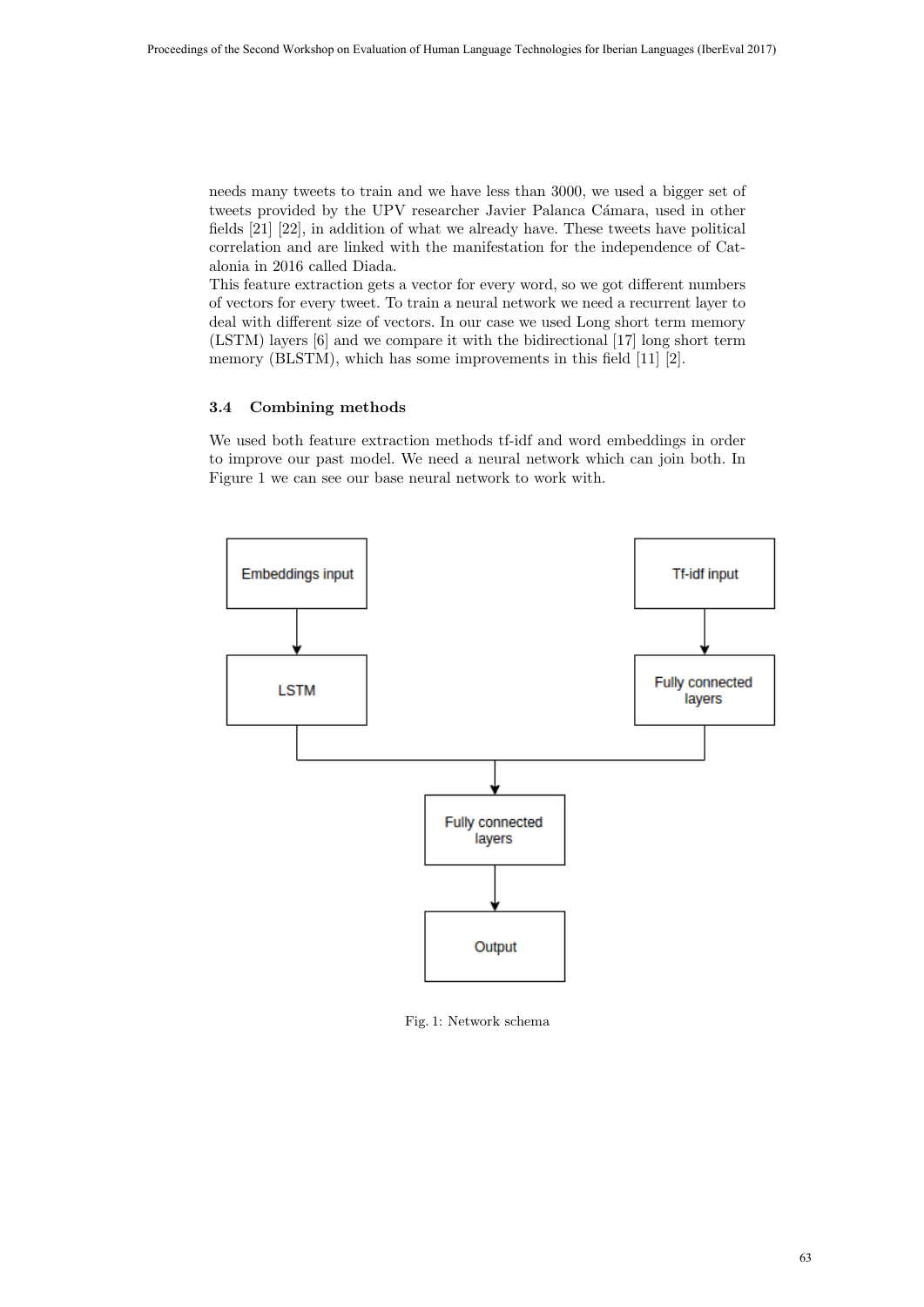We tried some different models, replacing the LSTM by a BLSTM, adding dropout, batch normalization and more fully connected layers. To improve the LSTM learned, we added another output layer just before the LSTM.

### 4 Results and Discussions

We are going to show the experiments done. We will divide these sections in two parts:

The first is for the experiments with the first feature extraction method, which was the n-grams approximation with the tf-idf approach. Next we proceed to do the same with the embeddings method. Finally we join both methods in one. We show the best results with f1 macro score obtained with every model and feature extraction because the task will be evaluate with it due to the unbalanced corpus. In addition we show the average precision for every result. The f1 score considers both the precision and recall. The formula for the f1 score is:

$$
f1 = 2 \cdot \frac{precision \cdot recall}{precision + recall}
$$
 (1)

To calculate the f1 macro score we only need to calculate the f1 score for every class and find their unweighted mean.

#### 4.1 N-grams and tf-idf

In Table 1 we can see our best result in terms of f1 macro score and its correspondent accuracy obtained in every machine learning algorithm. First of all, we can see the support vector machine column. In the second column we have the experiments with random forest and the third column is for the test with neural networks.

|                               | <b>SVM</b>                                            |       | $R$ $F$ |       | NN              |       |
|-------------------------------|-------------------------------------------------------|-------|---------|-------|-----------------|-------|
|                               | accuracy f1_score accuracy f1_score accuracy f1_score |       |         |       |                 |       |
| $1$ -gram 60.80               |                                                       | 56.70 | 51.20   | 43.77 | 64.00           | 58.74 |
| $ 2\text{-gram} 60.40\rangle$ |                                                       | 55.92 | 50.80   | 41.19 | $ 62.80\rangle$ | 59.09 |
| $3$ -gram $62.80$             |                                                       | 56.73 | 50.08   | 41.77 | $ 62.40\rangle$ | 59.05 |
| tf-idf                        | 63.60                                                 | 57.24 | 52.40   | 47.63 | 64.80           | 59.15 |

Table 1: N-grams and tf-idf experiments using svm, rf and nn

The random forest results are quite far from the others as it is shown in the table. As we said before the random forest is not so common as svm for task related to text but we want to make a comparison because we saw some studies where obtain very good marks [4] [1].

For the random forest, the best results are obtained with the tf-idf feature extraction and a random forest form by ten decision trees forced to have only one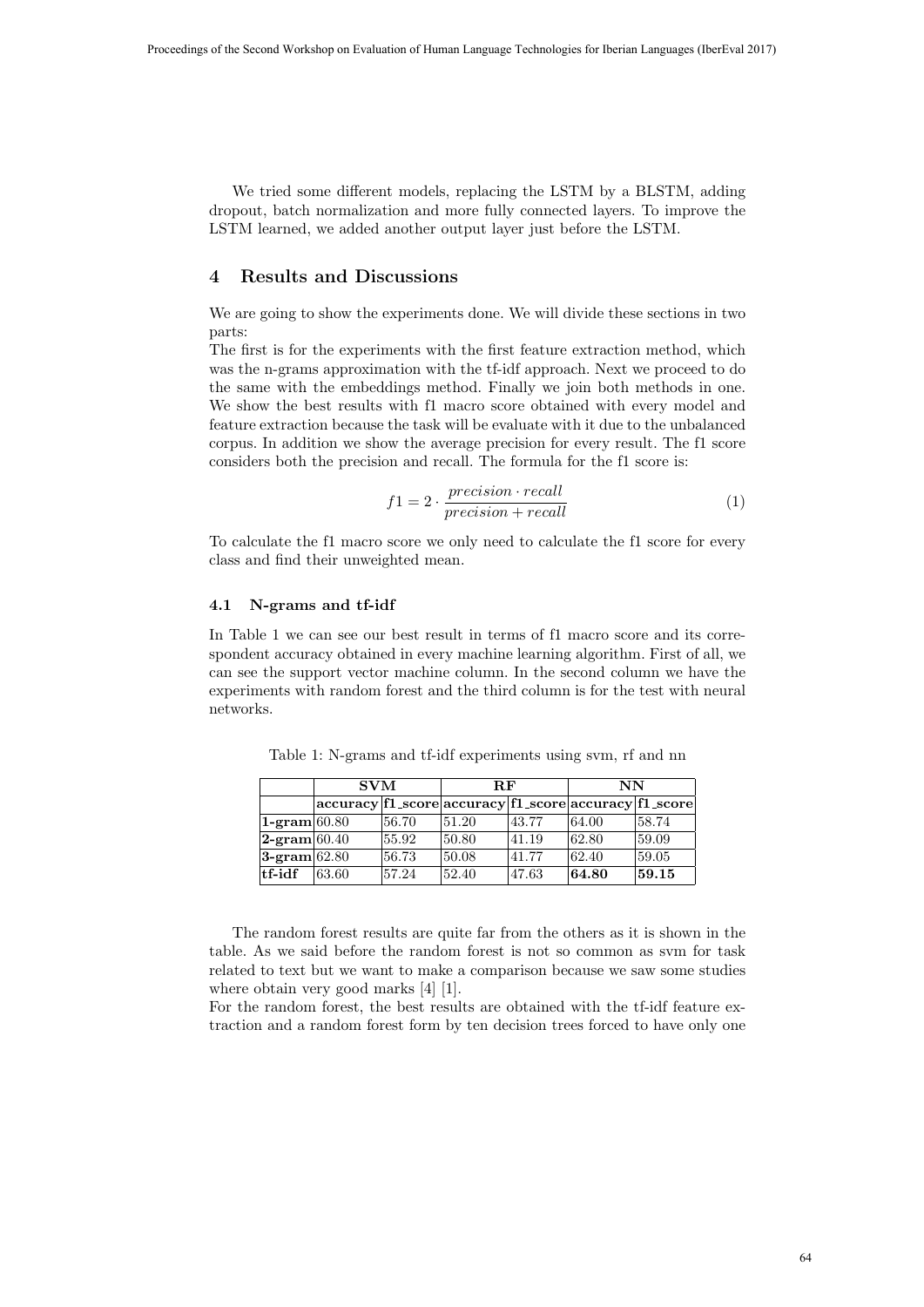sample in every leaf.

In the case of the support vector machine, we get the best with the same feature extraction and a group of SVM (one for every pair of classes) with linear kernel faced each other to decide the predicted label.

To obtain the best result on this table we use a multilayer perceptron with 3 hidden layers of size 1024, 512, 256 for each layer respectively. Due to the size of the corpus we need to avoid the overfitting. In this case we use dropout [18] along with batch normalization [8]. The curious thing about this model is that avoiding cleaning the tweets (remove all URL links, emoticons and some other special characters) we improve our results in 3 points but we did not see this improvement in the other algorithms.

#### 4.2 Embeddings

In this section we trained two models of embeddings. The first one was trained with only the training tweets provided for the competition and the second one with these tweets along with the tweets provided by Javier Palanca Cámara [22] and [21]. We obtained better results with the second model in all the experiments with embeddings. Therefore, to avoid redundant results we will not show the ones of the first model.

|  | Table 2: Embeddings experiments |
|--|---------------------------------|
|  |                                 |

|                       | accuracy f1_score |       |
|-----------------------|-------------------|-------|
| lstm                  | 46.80             | 42.12 |
| $ {\bf b lstm} 50.00$ |                   | 47.92 |
| svm                   | 57.24             | 63.60 |
| rf                    | 47.63             | 52.40 |
| nn                    | 59.15             | 64.80 |

In Table 2 are shown the best results obtained with LSTM and BLSTM along with the best results obtained in the previous section with svm, rf and nn. As we say before BLSTM have some improvements in LSTM but both have worse results compared to the approach of n-grams and tf-idf. We can conclude that embeddings and recurrent neural networks in this task need much more samples that other approximations to be competitive.

#### 4.3 Combining methods

Best results we obtained are shown in Table 3. As we said before, we got better result with the BLSTM than with the LSTM. We have improved the results of the LSTM and the BLSTM with embeddings but can not improve the results with the neural network and td-idf. One of the biggest problems for this method is the number of parameters we need to estimate. Furthermore, more data to train the model is needed.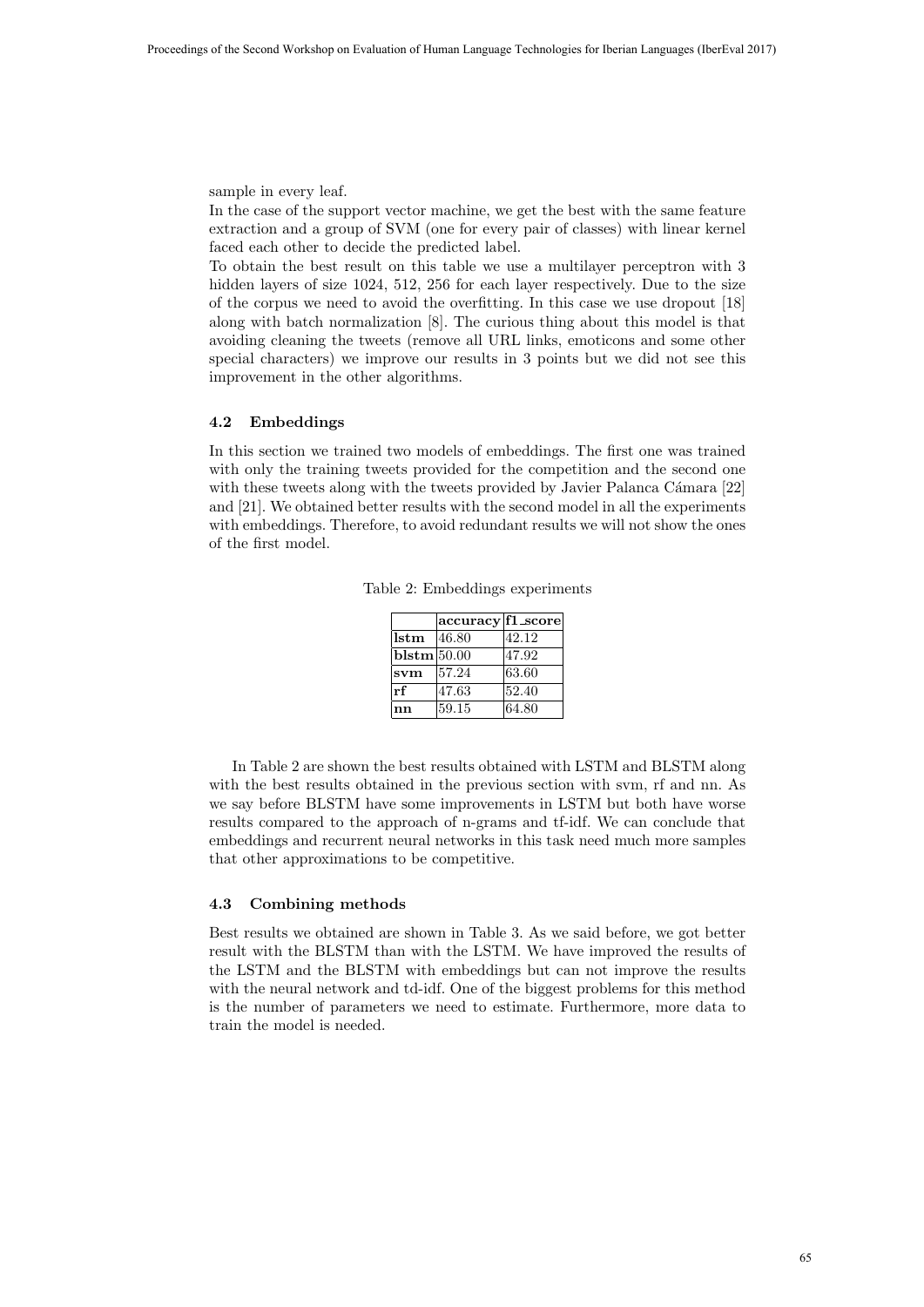Table 3: Combining experiments

|             | $ accuracy f1_score $ |       |
|-------------|-----------------------|-------|
| lstm        | 154.22                | 50.95 |
| blstm/61.85 |                       | 56.34 |

## 5 Conclusions and future work

We can conclude that traditional models like support vector machines and multilayer perceptron have worked better than fashionable approaches such as LSTM and BLSTM. We saw the same results comparing n-grams and tf-idf against embeddings. These results are due to the size of the training set, so we might obtain better results using data augmentation techniques.

In order to improve our previous models, we can try some new approaches like fastText [9]. We can also try adding other feature extraction like part-of-speech tags as we can see in [16].

## References

- 1. Aramaki, E., Maskawa, S., Morita, M.: Twitter catches the flu: detecting influenza epidemics using twitter. In: Proceedings of the conference on empirical methods in natural language processing. pp. 1568–1576. Association for Computational Linguistics (2011)
- 2. Augenstein, I., Rocktäschel, T., Vlachos, A., Bontcheva, K.: Stance detection with bidirectional conditional encoding. arXiv preprint arXiv:1606.05464 (2016)
- 3. Chollet, F., et al.: Keras. https://github.com/fchollet/keras (2015)
- 4. Fernández Anta, A., Núñez Chiroque, L., Morere, P., Santos Méndez, A.: Sentiment analysis and topic detection of spanish tweets: a comparative study of nlp techniques (2013-03)
- 5. Giménez, M., Baviera, T., Llorca, G., Gámir, J., Calvo, D., Rosso, P., Rangel, F.: Overview of the 1st classification of spanish election tweets task at ibereval 2017. In: Proceedings of the Second Workshop on Evaluation of Human Language Technologies for Iberian Languages (IberEval 2017), Murcia, Spain, September 19, CEUR Workshop Proceedings. CEUR-WS.org, 2017 (sep 2017)
- 6. Hochreiter, S., Schmidhuber, J.: Long short-term memory. Neural computation 9(8), 1735–1780 (1997)
- 7. Hong, L., Dan, O., Davison, B.D.: Predicting popular messages in twitter. In: Proceedings of the 20th international conference companion on World wide web. pp. 57–58. ACM (2011)
- 8. Ioffe, S., Szegedy, C.: Batch normalization: Accelerating deep network training by reducing internal covariate shift. arXiv preprint arXiv:1502.03167 (2015)
- 9. Joulin, A., Grave, E., Bojanowski, P., Mikolov, T.: Bag of tricks for efficient text classification. arXiv preprint arXiv:1607.01759 (2016)
- 10. Lee, K., Palsetia, D., Narayanan, R., Patwary, M.M.A., Agrawal, A., Choudhary, A.: Twitter trending topic classification. In: Data Mining Workshops (ICDMW), 2011 IEEE 11th International Conference on. pp. 251–258. IEEE (2011)
- 11. Limsopatham, N., Collier, N.: Bidirectional lstm for named entity recognition in twitter messages. WNUT 2016 p. 145 (2016)